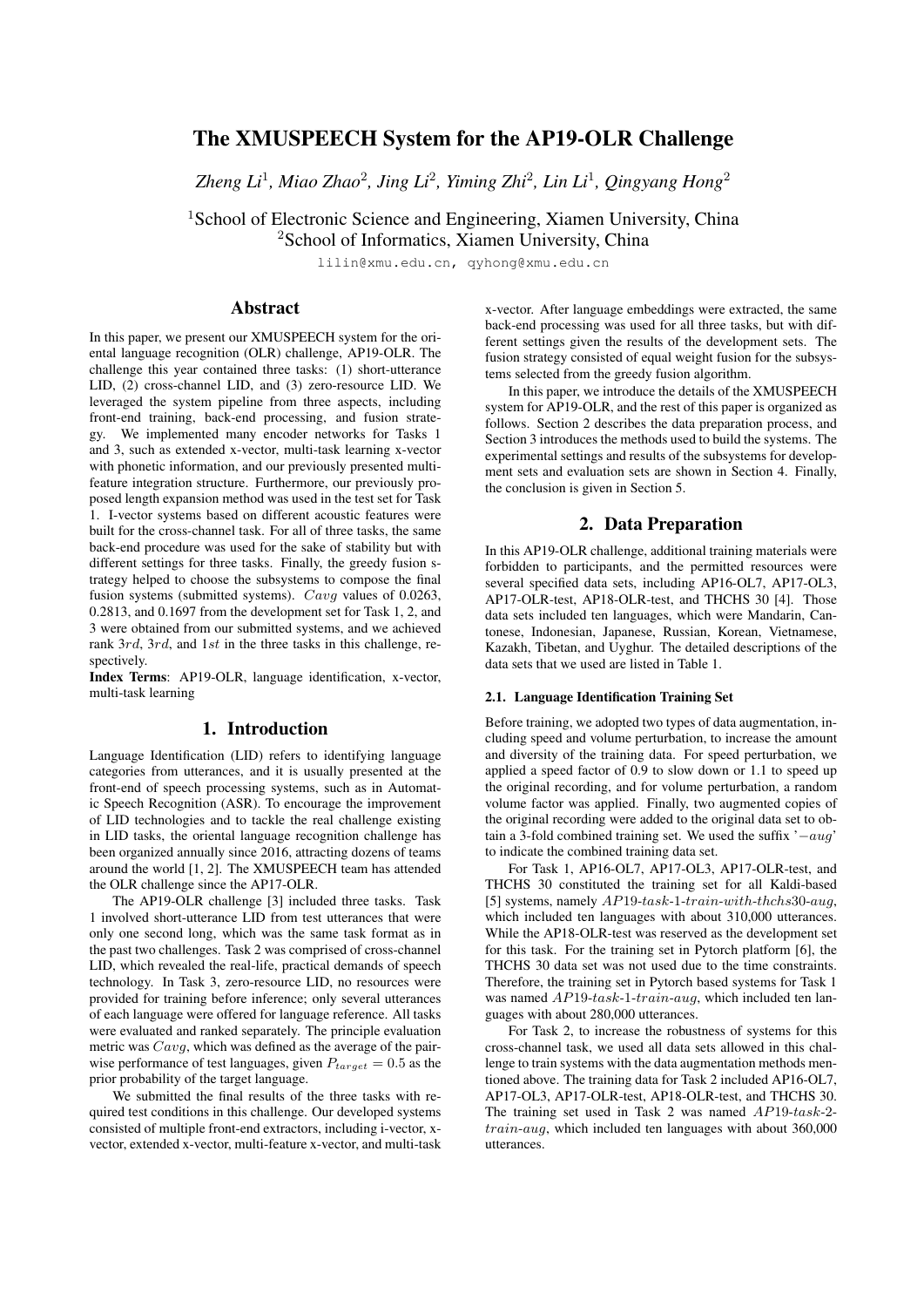| Task                        | Encoder Model Training                | LDA Training & Centering  | LR Model Training             |
|-----------------------------|---------------------------------------|---------------------------|-------------------------------|
|                             | $AP19$ -task-1-train-with-thchs30-aug |                           |                               |
|                             | $AP19$ -task-1-train-aug              | $AP19$ -task-1-enroll     | $AP19$ -task-1-enroll         |
|                             | $Phonetic-training-set$               |                           |                               |
| $\mathcal{D}_{\mathcal{L}}$ | $AP19$ -task-2-train-aug              | $AP19$ -task-2-enroll-aug | $AP19$ -task-2-enroll-aug     |
|                             | $AP19$ -task-1-train-with-thchs30-aug |                           |                               |
| 3                           | $AP19$ -task-1-enroll                 | $AP19$ -task-1-enroll     | $AP19-OLR-test-task-3-enroll$ |
|                             | $Phonetic-training-set$               |                           |                               |

Task 3, which had an open set test condition, shared the exact same training set as Task 1, i.e.  $AP19$ -task-1-trainaug.

## 2.2. Phonetic Training Set

The AP16-OL7 and AP17-OL3 databases contain lexicons of all ten languages, as well as the transcriptions of all the training utterances. These resources were chosen to train ASR models and to create phonetic alignment labels for multi-task learning with phonetic information. We named this set the Phonetictraining-set.

## 2.3. Enrollment Set

To better match the test condition for Task 1 (short utterance), the enrollment set for Task 1 contained AP16-OL7, AP17-OL3, and AP17-OLR-test-task1, which was the short utterance test set, without data augmentation.  $AP19$ -task-1-enroll, included ten languages with about 280,000 utterances.

In order to generalize for the cross channel test condition, we used as much data as possible to compose the enrollment set for Task 2. The enrollment set is a subset of the training set for Task 2, in which only the target languages were remained. The enrollment set is also called AP19-task-2-enroll-aug.

We used the official task 3 enrollment set for Task 3, due to the open set testing condition.

### 2.4. Back-end Training Set

As the system procedure consisted of embedding extraction and a back-end classifier, the selection of the back-end training set was influential. We utilized the same data set as the Task 1 enrollment set to train the linear discriminant analysis (LDA) model and to conduct the centering for Task 1 and 3. The enrollment set in Task 2 was used for the back-end of Task 2. The logistic regression (LR) models were trained with the enrollment sets for the respective three tasks.

### 2.5. Development Set

The organizers released development sets for Tasks 2 and 3, but there were no new development sets provided for Task 1. So, the AP18-OLR-test was used as the development set for Task 1. We noted that the three target languages in the development set for Task 3 were different from the final test set, and we assumed that the channel condition in the development set for Task 2 may also differ from the final test set.

## 3. System Descriptions

#### 3.1. Feature Extraction

All features were extracted from 16kHz audio data. Three kinds of acoustic features were used, including 20-dimensional M-FCC, 40-dimensional FBank, and 20-dimensional PLP, with 3 dimensional Kaldi's pitch features in all systems. All features had frame-lengths of 25ms, frame-shifts of 10ms, and mean normalization over a sliding window of up to 3 seconds. Voice active detection (VAD) was used to filter out non-speech frames. Note that for multi-feature training models, different kinds of acoustic features shared the same VAD based on PLP feature for the alignment of frames. The feature engineering was executed using the Kaldi platform.

## 3.2. Encoder Networks

#### *3.2.1. I-vector*

I-vector systems were developed based on the Kaldi SRE16 recipe [5, 7], in which input features are acoustic features with first and second order derivatives. A full covariance Gaussian mixture model-universal background model (GMM-UBM) with 2,048 components was trained, along with a 600 dimensional i-vector extractor. We also tried different i-vector configurations, but no significant improvement was achieved in this challenge.

#### *3.2.2. Extended X-vector*

Since the extended x-vector architecture (E-TDNN) significantly outperformed the baseline x-vector (TDNN) in most cases [8, 9], we chose the extended x-vector for this challenge. Compared to the traditional x-vector, the extended x-vector structure uses a slightly wider temporal context in the TDNN layers, and it interleaves dense layers between TDNN layers, which leads to a deeper x-vector model.

#### *3.2.3. Multi-task Learning Model with Phonetic Information*

Considering the correlativity between the language identification and the phone classification tasks, we utilized multi-task learning to train those two tasks jointly [10, 11]. To achieve this goal, ASR models were trained beforehand on the Phonetictraining-set. Then, based on the ASR models, 6,832 framelevel alignment labels were obtained for the phone classification task. In this multi-task learning model, the frame-level hidden layers represent the shared part that learns the phonetic compensation information for the language task. The gradient descent of each task affects the shared layers in the frame-level during training. After training, the language embeddings were extracted from the penultimate layer in the language task branch. This model is shown in Figure 1 (a).

### *3.2.4. Multi-feature Learning Model*

Due to fact that the data distributions of different acoustic features are comparatively dissimilar, the multi-feature integration structure is used to utilize different kinds of acoustic features into x-vector systems [12]. In this challenge, we improved the structure in [12] by replacing the TDNN blocks with the E-TDNN blocks for deeper learning abilities. In this model, as shown in Figure 1 (b), while each branch processes one type of acoustic features at the frame level, the outputs of the two branches at frame level are spliced together as a super vector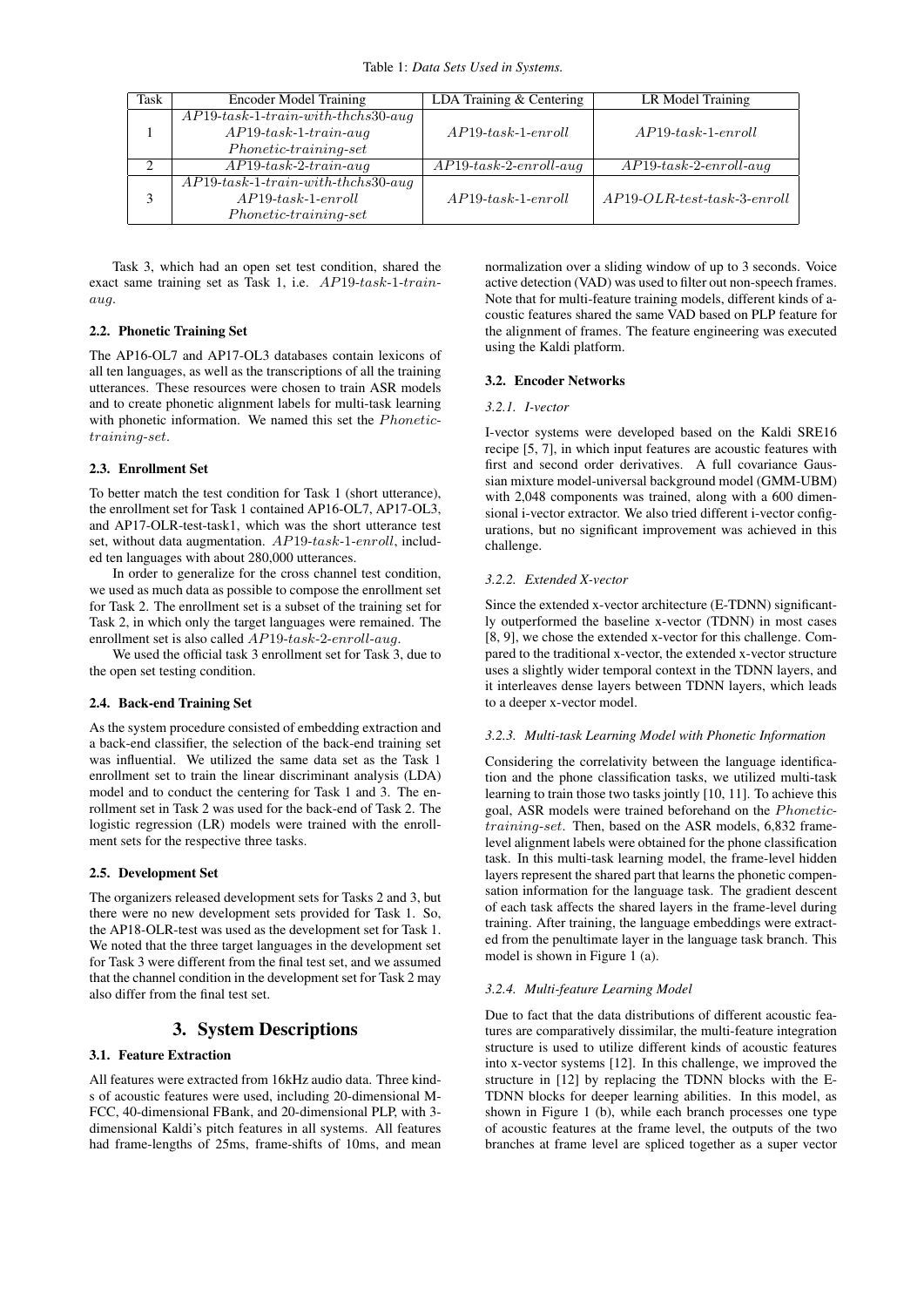

Figure 1: *Joint learning models.*

before the statistics pooling layer.

#### 3.3. Loss Functions

#### *3.3.1. Loss Function for Multi-task learning*

In the multi-task learning model with phonetic information mentioned in Section 3.2.3, the model includes two separate objectives: language identification and phone classification. The total loss function  $L$  is the combination of those two sub-losses  $L_l$  and  $L_p$ , with a control factor  $\alpha$ :

$$
L = L_l + \alpha L_p \tag{1}
$$

The hyper-parameter of the  $\alpha$  value for mutli-task training is empirically set to 0.2.

#### *3.3.2. AM-Softmax*

AM-softmax [13] is one of the most popular loss function in classification tasks . The core concepts of AM-softmax are feature normalization and the adoption of an additive margin into the softmax loss function. The combination of this stronger loss objective and the deeper encoder network, such as the E-TDNN x-vector, further improve the performance of subsystems. While only the softmax loss is supported in Kaldi, we implemented the AM-softmax on Pytorch and built all of the Pytorch subsystems in the fusion list with AM-softmax as the loss function.

## 3.4. Training Strategy

The training process using the Kaldi platform was the same as in the recipes [5] except for our adjustments to hyper-parameters.

On the Pytorch platform, we found that different settings for the training chunk size would affect the results in the short utterance test task. Thus, several Pytorch's subsystems were built, and the only difference was in the setting of chunk size, for instance 50 or 100. We used the suffix '-chunk 50' to indicate this difference, etc. Moreover, for Task 3, we assumed that fewer training epochs may be better for model's generalization, so fewer epochs were chosen for Task 3 compared with Task 1.

#### 3.5. Back-ends

The back-ends consisted of linear discriminant analysis (LDA) dimension reduction, whitening, centering, length normalization and logistic regression (LR) for three tasks. We tuned different back-end configurations for the three tasks' respective development sets. In Task 1, the LDA dimension was 10 for Kaldi's subsystems and 256 for Pytorch's; in Task 2, the LDA dimension was 10 for Kaldi's subsystems and no Pytorch's subsystems were selected for the fusion list; and in Task 3, the LDA dimension was 512 for all subsystems.

For Task 1, an additional length expansion process was used for embedding extraction in the test set, which is introduced in the following Section 3.5.1.

#### *3.5.1. Length Expansion for Short-duration Utterances*

We proposed a length expansion method for short-duration utterances, named speed perturbation pooling (SPP) [11]. It enriches information and benefits short-duration utterances. SPP averages x-vectors of differing speeds for the same utterance to generate a new x-vector and the formulas are as follows:

$$
\begin{cases}\nX_{sp0.9} = F(x_{sp0.9}) \\
X_{sp1.0} = F(x_{sp1.0}) \\
X_{sp1.1} = F(x_{sp1.1})\n\end{cases}
$$
\n(2)

$$
X_{spp} = \frac{n_{sp0.9} \cdot X_{sp0.9} + n_{sp1.0} \cdot X_{sp1.0} + n_{sp1.1} \cdot X_{sp1.1}}{n_{sp0.9} + n_{sp1.0} + n_{sp1.1}}
$$
\n(3)

where  $n$  is the number of frames in the corresponding utterance, sp means the speed perturbation, and  $F(x)$  denotes the extractor of a neural network that maps the variable-length acoustic features  $x$  to the fixed-dimensional embeddings.

Formula (3) can be seen as the weighted integration of xvectors X for the different speeds.

#### 3.6. Greedy Fusion

Score-level greedy fusion was used to select the most useful subsystems for the fusion list, given the metric of  $C \alpha vq$  in development sets. In order to consider robustness in the final fusion list, the final fusion weight was set to be equal for each subsystem in the final fusion list, rather than other popular fusion approaches, such as using fusion toolkits [14, 15].

In greedy fusion processing, we first selected the subsystem with the lowest  $Cavg$ . Then, we evaluated all the two-system fusions and obtained the best two systems. We fixed these two systems and then added a third system, and so on. To reduce the risk of overfitting, we conducted fusions with only positive weights.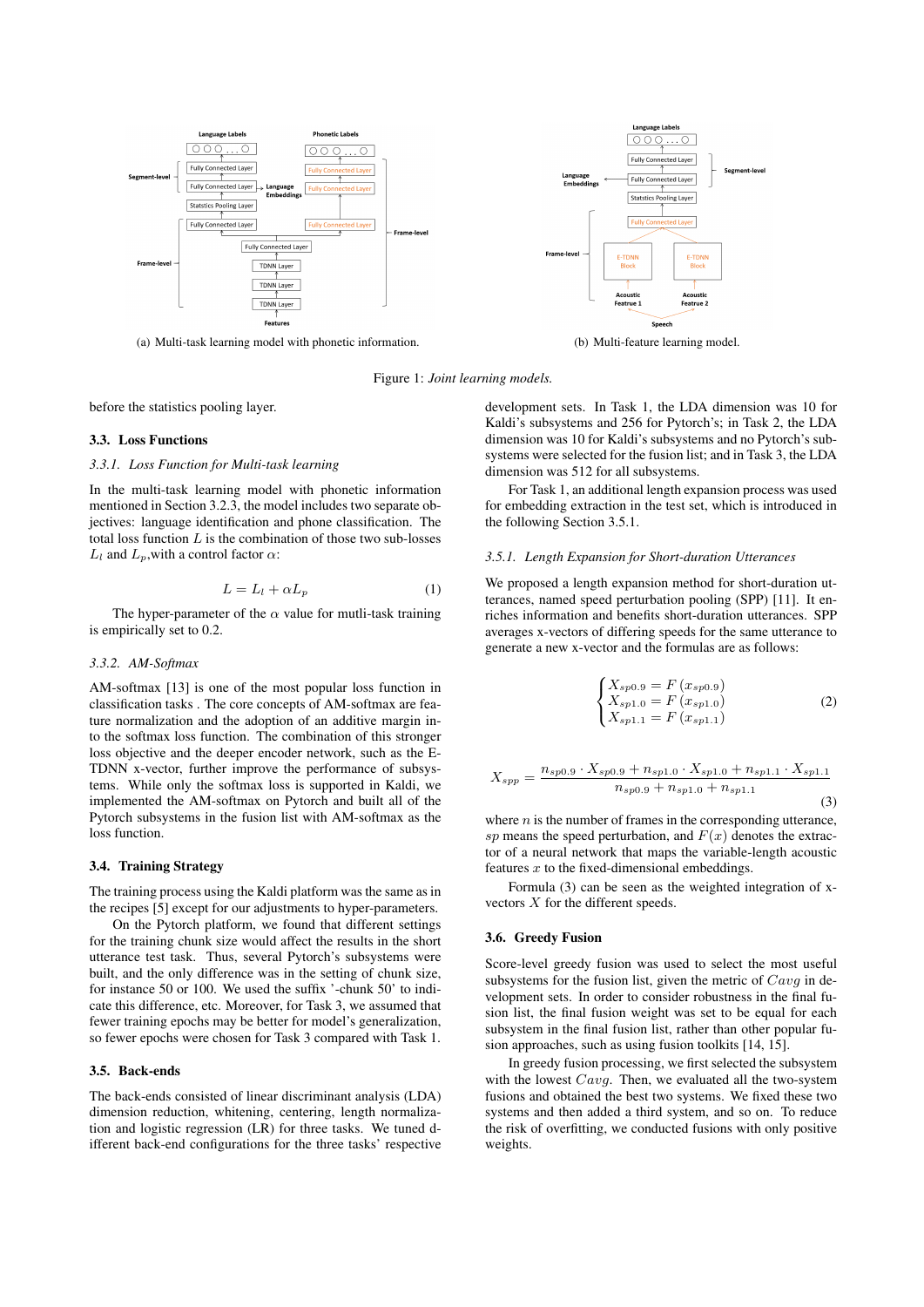Table 2: *Results from Three Tasks of AP19-OLR.*

| Task           | Platform            | Model                     | Feature              | $Cavg/EER$ on $Dev$ | $Cavg/EER$ on $Eval$ |
|----------------|---------------------|---------------------------|----------------------|---------------------|----------------------|
| 1              | Kaldi               | Baseline.xv [3]           | <b>MFCC</b>          | 0.1271/12.37%       | 0.1257/12.22%        |
|                |                     | Multi-task.xv             | PLP+Pitch            | 0.0475              | 0.1055               |
|                |                     | Multi-task.xv             | MFCC+Pitch           | 0.0489              | 0.1076               |
|                | Pytorch             | Extended.xv.chunk100      | PLP+Pitch            | 0.0347              | 0.0863               |
|                |                     | Extended.xv.chunk100      | MFCC+Pitch           | 0.0358              | 0.0874               |
|                |                     | Extended.xv.chunk50       | PLP+Pitch            | 0.0363              | 0.0924               |
|                |                     | Extended.xv.chunk50       | MFCC+Pitch           | 0.0345              | 0.0909               |
|                |                     | Extended.xv.chunk50       | FBank+Pitch          | 0.0441              | 0.0952               |
|                | <b>Final Fusion</b> |                           |                      | $0.0263/2.63\%$     | $0.0818/8.65\%$      |
| $\overline{c}$ | Kaldi               | Baseline.xv [3]           | <b>MFCC</b>          | 0.3868/43.13%       | 0.3720/38.44%        |
|                |                     | <i>i</i> -vector          | PLP+Pitch            | 0.2815              | 0.2713               |
|                |                     | <i>i</i> -vector          | MFCC+Pitch           | 0.2864              | 0.2848               |
|                | <b>Final Fusion</b> |                           |                      | $0.2813/28.33\%$    | $0.2741/27.44\%$     |
| 3              | Kaldi               | Baseline.xv [3]           | <b>MFCC</b>          | 0.3393/34.47%       | 0.2027/21.94%        |
|                |                     | Multi-task.xv             | PLP+Pitch            | 0.2027              | 0.0228               |
|                |                     | Multi-task.xv             | MFCC+Pitch           | 0.2067              | 0.0214               |
|                |                     | Multi-task.xv             | FBank+Pitch          | 0.2220              | 0.0120               |
|                | Pytorch             | Multi-feature.xy.chunk100 | MFCC+Pitch&PLP+Pitch | 0.2438              | 0.0302               |
|                |                     | Extended.xv.chunk100      | PLP+Pitch            | 0.2530              | 0.0521               |
|                |                     | Extended.xv.chunk100      | MFCC+Pitch           | 0.2682              | 0.0549               |
|                | <b>Final Fusion</b> |                           |                      | $0.1697/16.67\%$    | $0.0113/1.13\%$      |

## 4. Results and Analysis

In this challenge, we built more than thirty subsystems for three tasks, while only the subsystems used in the final fusion are reported in this Section. When we developed the subsystems, the performances were measured by  $Cavq$  and the Equal Error Rate (EER). However, we have omitted the EER results for the subsystems due to space constraints and the fact that the principle evaluation metric in this challenge was  $Cavq$ . The results and the subsystem configurations, as well as the results of the submitted final fusion systems, are all listed in Table 2.

Regarding system platforms, in Task 1, the best single system was the Pytorch based system since more flexible training strategies, such as the Adam optimizer and cosine annealing, were available and completed on Pytorch. For Task 2, Kaldi's i-vector significantly outperformed the other subsystems. As a result, the final fusion only contained two i-vector subsystems. For Task 3, the Kaldi-based multi-task learning model with phonetic information achieved the best performance.

For Task 1, the previously proposed SPP method was useful in this test condition; subsystems that used SPP in the backend procedure steadily outperformed those without SPP, and the reported subsystems in Task 1 in Table 1 all included SPP. The introduction of phonetic information in multi-task learning was helpful to this LID task; therefore, Kaldi-based subsystems without phonetic information were not selected to be part of the final fusion list. Moreover, the performances of AM-Softmaxbased systems were much better than traditional cross-entropy-Softmax-based systems in development sets. So, the final fusion subsystems in Pytorch were all trained with AM-Softmax loss. The different settings for training chunk sizes led to complementary subsystem fusion, and more investigation was required to understand the reason behind this. All the subsystems achieved improvements in the Dev, but the performances were corrupted in the  $Eval$ . In the workshop after the evaluation, the organizer indicated that one language in the  $Eval$  was slightly domain mismatched, resulting this discrepancy.

For Task 2, due to the lack of cross-channel training data, it was challenging to build a discriminative system that was more robust than the generative model. We thus built i-vector systems and all obtained significant improvements compared with the xvector baseline. Among the subsystems, the i-vector system with the PLP feature obtained the best performance for both Dev and Eval.

For Task 3, under the zero-resource testing condition, the introduction of phonetic information into the language modeling network was extremely useful to improve the robustness. However, the performance trends in  $Dev$  and  $Eval$  were reversed in three multi-task learning subsystems; we assumed it might be the over-fitting issue, though further analysis is required. On the Pytorch platform, strong robustness was revealed in the mutli-feature learning model. The performance gap of the multi-feature model between  $Dev$  and  $Eval$  was considerably smaller than the subsystems based on single features, as subsystems using only one kind of acoustic feature were probably overfitted, even if we reduced the number of epochs.

Overall, from the three tasks, some conclusions have been found: (1) the PLP feature was more effective than other acoustic features for LID; (2) data augmentation was beneficial in both discriminative and generative models; and (3) score-level fusion with an appropriate fusion strategy yielded further improvements.

## 5. Conclusions

In this paper, we illustrate the details of XMUSPEECH systems for the AP19-OLR challenge. In this challenge, many methods, including our previously proposed methods such as multifeature learning and length expansion for short-duration utterances, were investigated in three tasks. The final submitted systems were fusion of multiple subsystems, which improved the performances and the robustness in the three tasks. In the future, we will analyze the influence of training strategies (chunk size, etc.), and explore solutions for cross-channel tasks under the condition of no additional training materials.

## 6. Acknowledgements

This work is supported by the National Natural Science Foundation of China (Grant No.61876160).